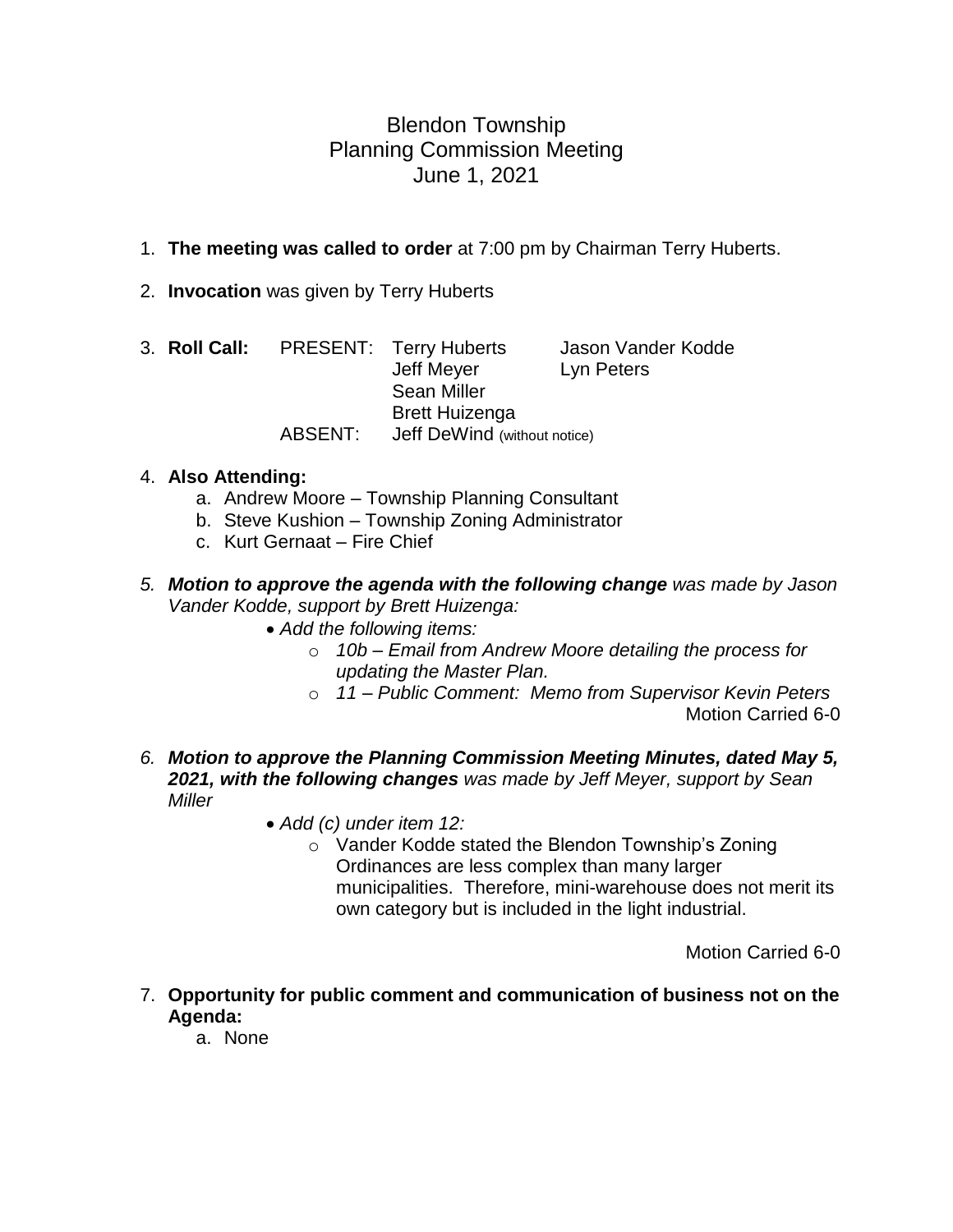#### 8. **New Business:**

### a. **Carl-Jeri Moll Rezone Request:**

- Rezone request for parcel #70-13-20-200-002
	- o Rezone AG to R1.
- Chairman, Terry Huberts, opened the public hearing at 7:06 pm
	- o Kurt Gernaat, read the public hearing notice
	- o Applicant, Carl Moll, was present.
		- Stated he wanted the rezone in order to divide his 40 into 2-10-acre parcels for each of his boys and he will keep the remaining 20 acres.
	- o Pam Potter: 8229 Tyler St
		- Looking for clarification on the request split
		- Brought up the ongoing concerns over wells drying up.
- Chairman Huberts closed the public hearing at 7:10 pm.
- *Motion to recommend to the Township Board, the rezone of parcel #70-13-20-200-002 from AG to R1, was made by Brett Huizenga support by Sean Miller.*

Motion Carried 6-0

# b. **Sarah Lockwood, Greenere LLC, Rezone Request:**

- Rezone request for parcel #70-13-30-100-052 o Rezone R2 to C1.
- Chairman, Terry Huberts, opened the public hearing at 7:12 pm
	- o Kurt Gernaat, read the public hearing notice
	- o Applicant, Sarah Lockwood, was present.
		- Stated she wanted to rezone the parcel to combine it with her existing C1 parcel to the east and put up a pole barn for storage.
	- o No Public Comments
- Chairman Huberts closed the public hearing at 7:14 pm.
- Township Planner Andrew Moore highlighted the memo that he prepared for the Planning Commission.
	- o Feels that there are no issues as submitted.
- Zoning Administrator, Steve Kushion, has been working with the applicant and stated that they will be returning to the Planning Commission for a Site Plan Review once the plans for the pole barn are finalized.
- *Motion to recommend to the Township Board, the rezone of parcel #70-13-30-100-052 from R2 to C1, was made by Sean Miller, support by Brett Huizenga.*

Motion Carried 6-0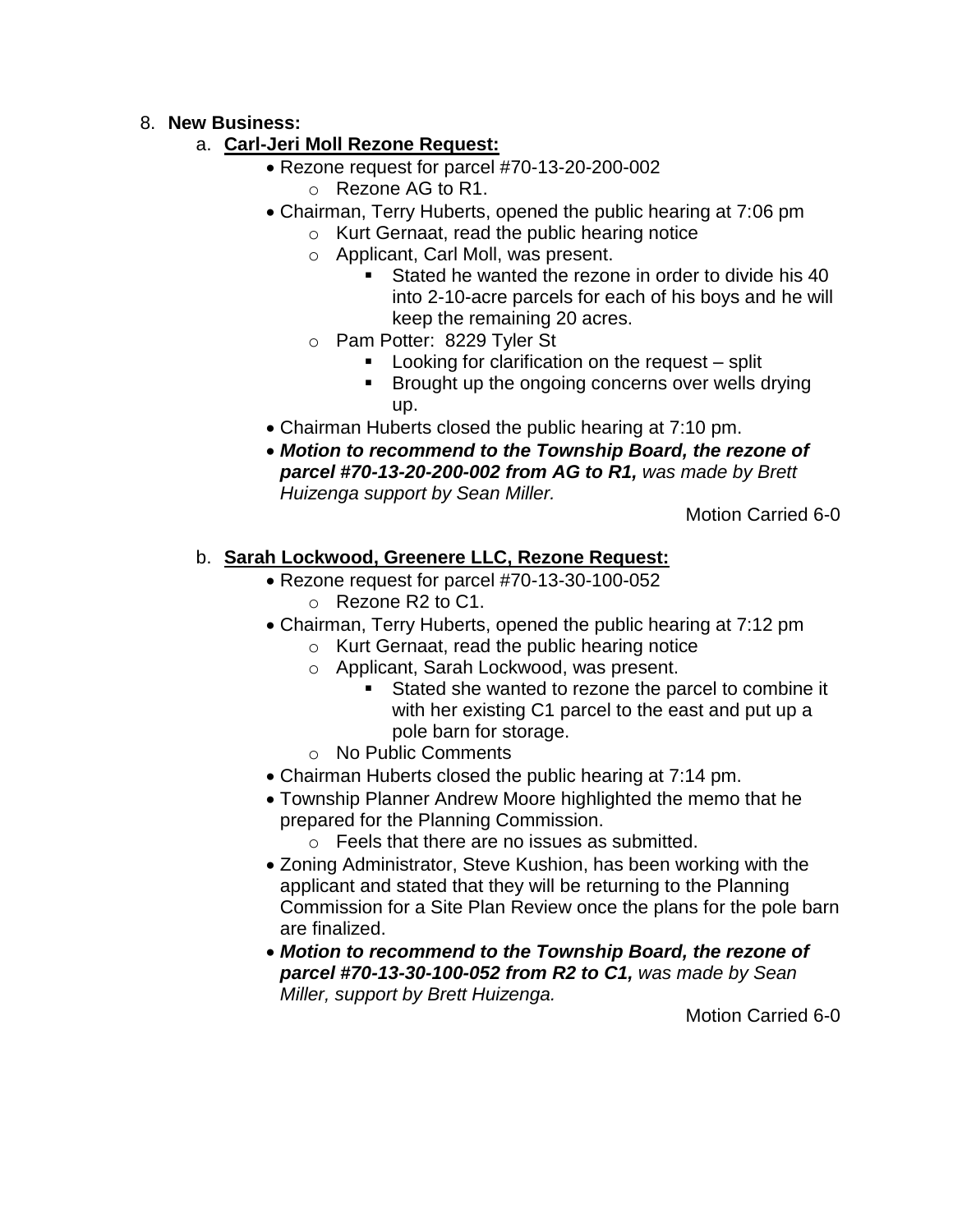### 9. **Old Business:**

## **a. Mike Knoper Rezone Request:**

- Tabled at the May 5, 2021 meeting.
- Request to remained tabled.

### 10.**Updates of Ongoing Business:**

## a. **Home-based Business Ordinance Draft:**

- Commissioner, Lyn Peters, commented on the following items that she has been discerning on over the last month:
	- o Feels that Andrew Moore and Kirk Scharphorn should be the facilitators of the workshop – townhall meetings.
	- $\circ$  Commissioners are mainly present to listen to what the business owners have to say.
	- $\circ$  This is not a time for debate.
- Township Planner, Andrew Moore, stated the time will be used to provide information, clarification and understanding.
- Kurt Gernaat stated the following items:
	- $\circ$  He would like the opportunity to refine the list that was provided.
	- o Feels that an invitation letter should not be sent but that each person should receive a phone call.
	- o Chairman Terry Huberts offered to make the calls as needed.

# **b. Township Board Meeting Minutes:**

- Trustee and Board Liaison, Jeff Meyer, highlighted the minutes from the Board meeting.
	- o Trustee Meyer also provided an email from Township Planner, Andrew Moore, outlining the process that would need to be followed to update the Master Plan.

# c. **Bonds and SLU:**

• No new updates or changes

#### 11.**Opportunity for public comment and communication of business not on the Agenda:**

- a. John Behrens, owner of Farmhaus Cider, 5025 Stanton:
	- Mr. Behrens addressed the commission looking for feedback on the potential for adjusting the hours on his current SLU.
		- o Wants more flexibility in order to be able to adapt to the changing times and business environments
		- o Trying to make the business more sustainable year-round.
	- The commission recommended that Mr. Behrens submit a SLU Amendment application; being very specific about the items he would like changed.
- b. Township Supervisor, Kevin Peters:
	- Mr. Peters submitted a brief memo to the commission concerning the handling of an informal discussion that had taken place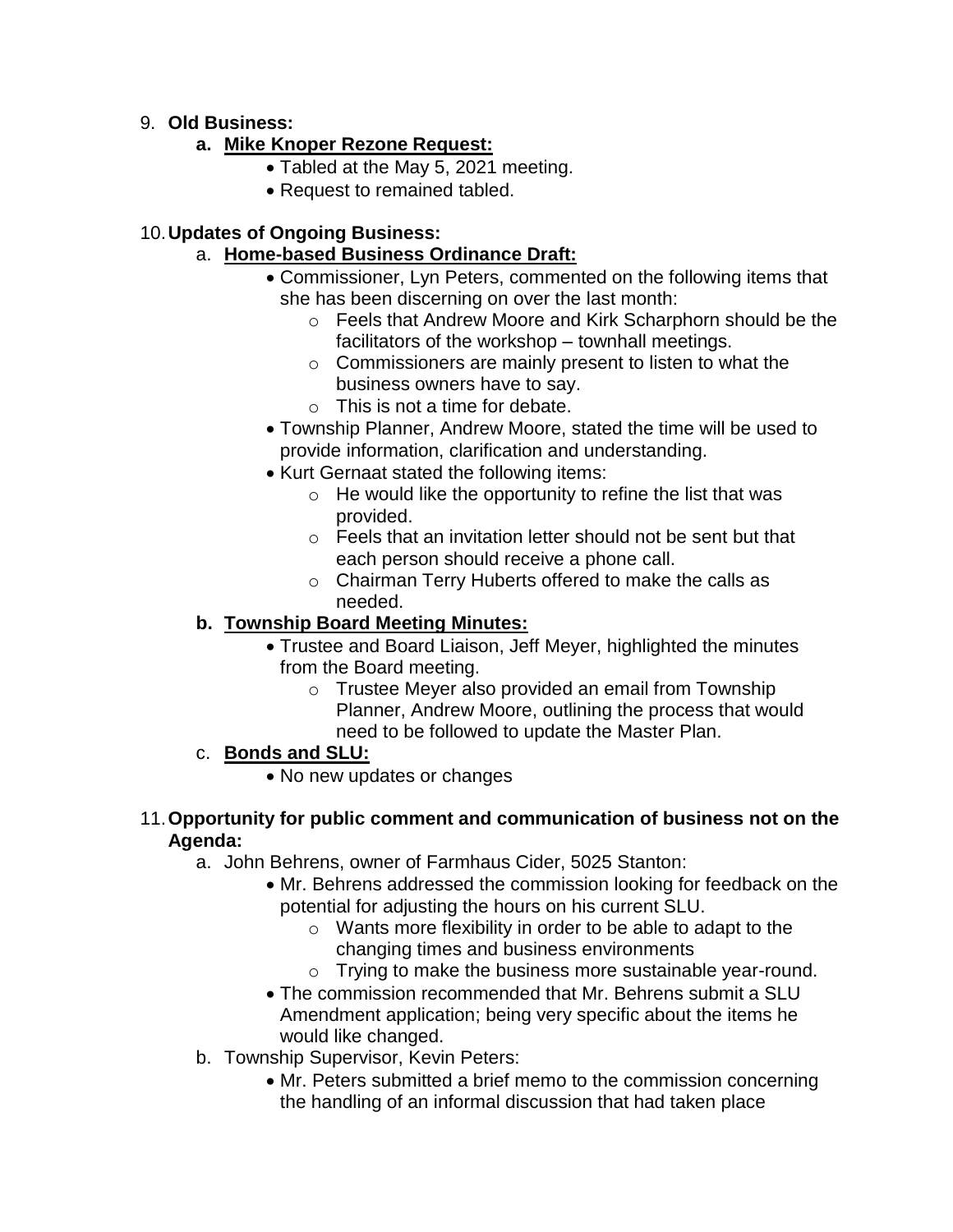between the Planning Commission and Mr. Ron Van Singel, and developers Mr. Jack Brown and Mr. Randy Koetje.

- o Following last months meeting Mr. Brown and Mr. Koetje felt that the Planning Commission neglected to provide them with answers or direction on if the township would allow 'mini-storage' units and if so, how would they recommend they proceed.
- Mr. Peters stated that he wants Blendon to be a township where residents can bring an idea to the Planning Commission for dialogue and advice and the Planning Commission is willing to work with them no matter who they are, verses requiring someone to pay their money upfront, to be told multiple times that they need to comeback and pay more money.
- Discussion was had, with varying opinions, among the Commissioners concerning the handling of the developer's requests in relationship to the ordinances.
- Andrew Moore stated that the Zoning Administrator, Kirk Scharphorn, will need to put in writing his interpretation of the use of the word 'warehouse' in the Light Industrial district and whether that includes 'mini-storage units'.
	- o Once submitted, the opinion of the Zoning Administrator stands unless the Planning Commission votes to appeal the interpretation to the Zoning Board of Appeals.
	- o Following the interpretation, Mr. Scharphorn could then advise the developers on what their next step in the application process would be.

#### 12.**Planning Commissioner Comments:**

- Commissioner Vander Kodde addressed attending Zoning Administrator, Steve Kushion
	- o Mr. Vander Kodde asked Mr. Kushion if the Zoning Administrator ever has dialogue with the Planning Commission and takes into consideration their opinions prior to making interpretations or decisions.
	- o Mr. Kushion stated that happens all of the time.
	- o Mr. Vander Kodde will be contacting Kirk Scharphorn with the reasons supporting his opinion on why the term 'warehouse' includes 'mini-storage' units.
- Commissioner, Sean Miller, commented on Supervisor Peters statement about talking with and providing direction to residents before they submit an application:
	- o Mr. Miller agrees, stating that a little preliminary discussion would help the process move more efficiently for both the applicant and the Planning Commission.